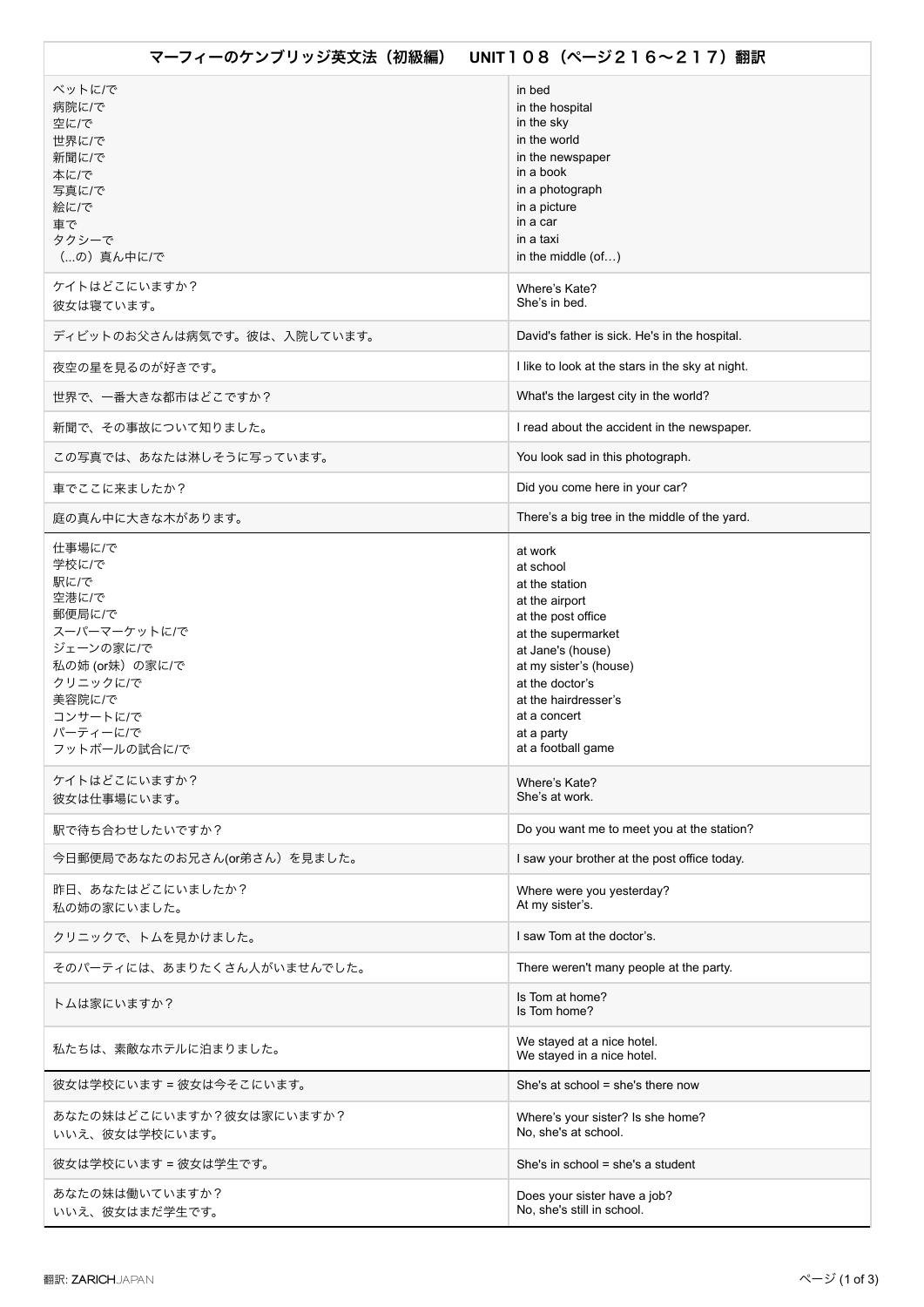| バスに/で                   | on the bus                                        |  |
|-------------------------|---------------------------------------------------|--|
| 2階に/で                   | on the second floor                               |  |
| AからBへ行く途中に/で            | on the way from A to B                            |  |
| バスに乗って                  | on a bus                                          |  |
| 電車に乗って                  | on a train                                        |  |
| 飛行機に乗って                 | on a plane                                        |  |
| 船に乗って                   | on a ship                                         |  |
| 1階に                     | on the first floor                                |  |
| 2階に                     | on the second floor                               |  |
| …へ行く途中に/で               | on the way $(to)$                                 |  |
| 家に帰る途中で                 | on the way home                                   |  |
| 通りに                     | on a street                                       |  |
| バスでここへ来ましたか?            | Did you come here on the bus?                     |  |
| そのオフィスは2階にあります。         | the office is on the second floor.                |  |
| 会社にいく途中でアンに会いました。       | I met Ann on the way to work.                     |  |
| 家に帰る途中でアンに会いました。        | I met Ann on the way home.                        |  |
| 私の兄(or弟)は、素敵な通りに住んでいます。 | My brother lives on a nice street.                |  |
| <b>EXERCISES (演習):</b>  |                                                   |  |
| 彼女はどこにいますか?             | Where is she?                                     |  |
| 病院にいます。                 | In the hospital.                                  |  |
| 彼らはどこにいますか?             | Where are they?                                   |  |
| 空港にいます。                 | At the airport.                                   |  |
| 彼はどこにいますか?              | Where is he?                                      |  |
| 寝ています。                  | In bed.                                           |  |
| 彼らはどこにいますか?             | Where are they?                                   |  |
| 船に乗っています。               | On a ship.                                        |  |
| 星はどこにありますか?             | Where are the stars?                              |  |
| 空にあります。                 | In the sky.                                       |  |
| 彼らはどこにいますか?             | Where are they?                                   |  |
| パーティに出席しています。           | At a party.                                       |  |
| スティーブはどこにいますか?          | Where is Steve?                                   |  |
| クリニックにいます。              | At the doctor's (office).                         |  |
| そのレストランはどこにありますか?       | Where is the restaurant?                          |  |
| 2階にあります。                | On the second floor.                              |  |
| 彼女はどこにいますか?             | Where is she?                                     |  |
| 仕事にいます。                 | At work.                                          |  |
| 彼らはどこにいますか?             | Where are they?                                   |  |
| 飛行機に (乗って)います。          | On the plane.                                     |  |
| 彼らはどこにいますか?             | Where are they?                                   |  |
| タクシーに乗っています。            | In a taxi.                                        |  |
| 彼らはどこにいますか?             | Where are they?                                   |  |
| 結婚式に出席しています。            | At a wedding.                                     |  |
| あなたの妹はどこにいますか?家にいますか?   | Where's your sister? Is she home?                 |  |
| いいえ、彼女は学校にいます。          | No, she's at school.                              |  |
| 部屋の真ん中に大きなテーブルがありました。   | There was a big table in the middle of the room.  |  |
| 世界で一番長い川は何ですか?          | What is the longest river in the world?           |  |
| 昨晩のコンサートではたくさん人がいましたか?  | Were there many people at the concert last night? |  |
| 明日の午後、家にいますか?           | Will you be at home tomorrow afternoon?           |  |